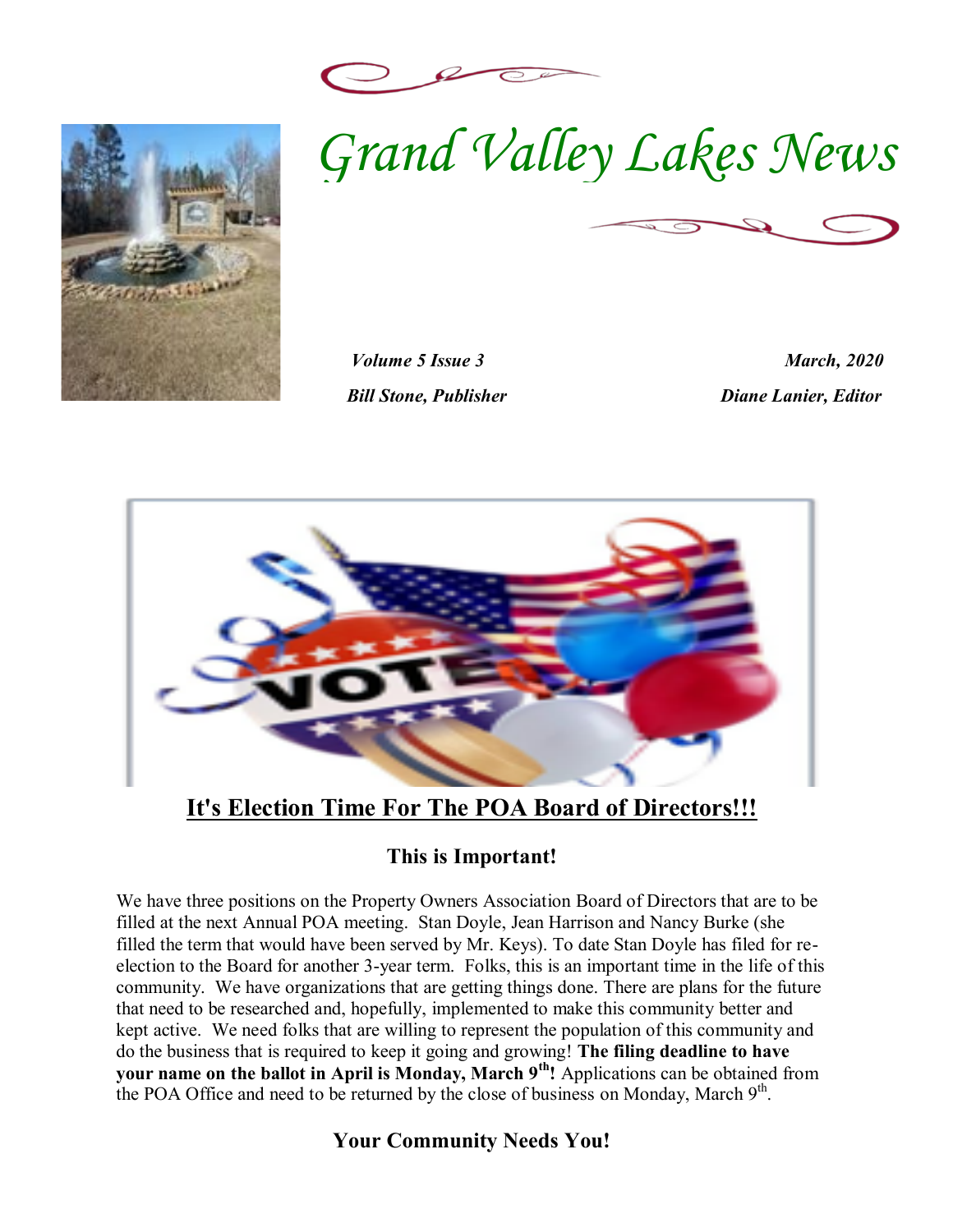#### **Men's Club continues street sign project...**

The men's Club has completed "phase one" of their project to replace all of the street signs in the Valley. The initial order of signs has been installed. This completed the Grand Valley Drive circle plus the intersecting cove and most of the intersecting and crossing streets. Another sign order will be placed in the not too distant future.

Members of the Club are working with the Ladies to get costs of various projects for remodeling the POA dining area. This remodel is needed and important to the Valley to enhance future rental opportunities.

Plans for this year's fish fry fundraiser are beginning to be a topic of discussion. Date has not been finalized.

Several other future projects have been suggested and discussed in general but finalization is dependent on some revisions to our covenants and by-laws. These could perhaps include a dog park, a green park, and a storage/parking area for residents to leave boats, trailers, etc.

The club added **Jimmy Lomax** to its roll this month! Welcome Jimmy!

*Sponsored By the Law Office of* 

*George R. Fusner, Jr.*

*Phone: 615-251-0005*

*GVL POA Attorney*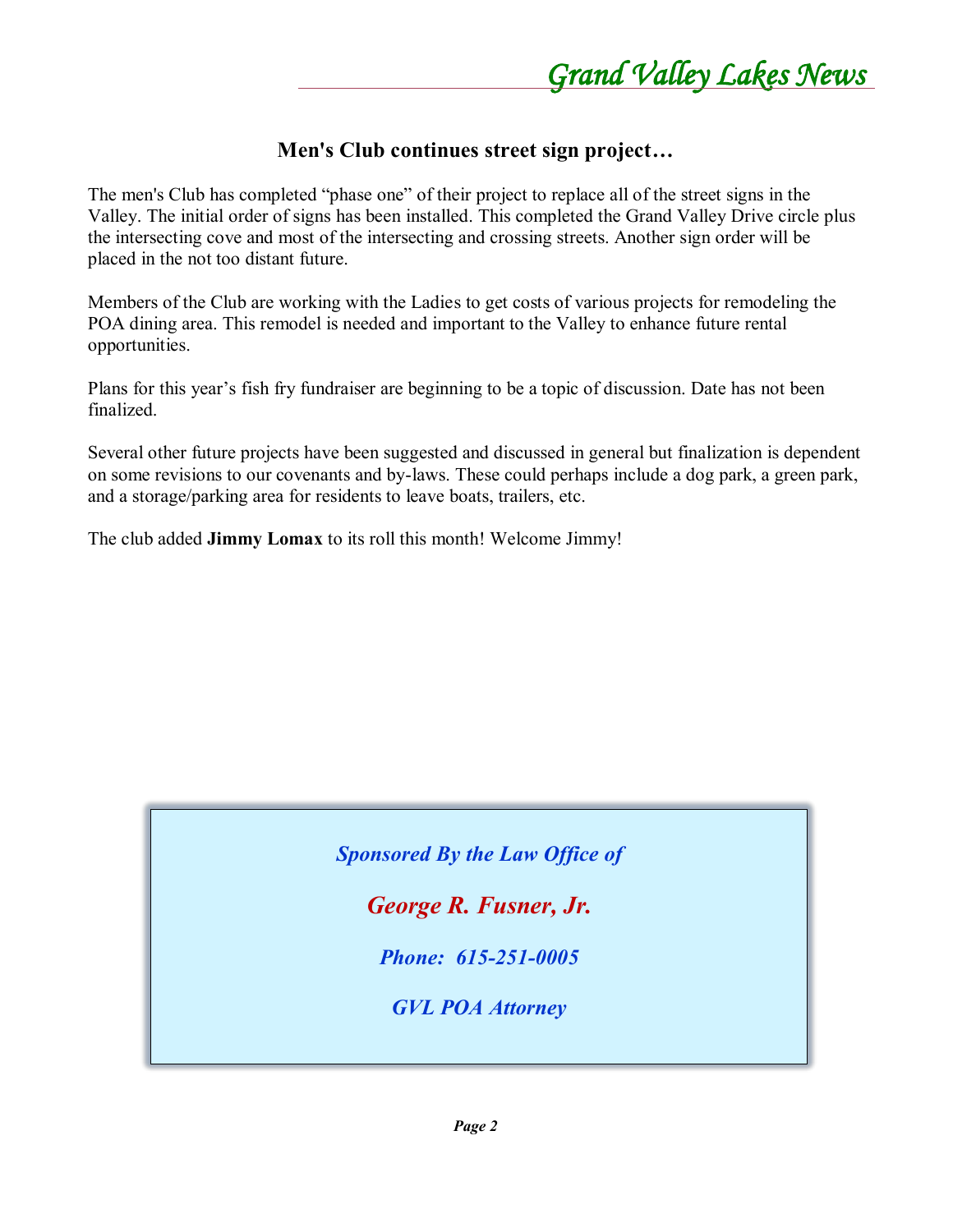Grand Valley Lakes News

# *Your Community Calendar for March, 2020*

- **Thursday, March 5th @ 6:00 p.m. Tai Chi class at the POA Lodge for both men and women. The class will last from 6 p.m. to 7 p.m. Good exercise and good fun. The class is held each Thursday night unless otherwise scheduled in the class.**
- **Saturday, March 8th ± BEFORE YOU GO TO SLEEP ± SET YOUR CLOCKS FORWARD ONE HOUR ± 11 P.M. BECOMES 12 MIDNIGHT ± SPRING FORWARD!!**
- **Monday, March 9th @ close of business ± DEADLINE to submit completed applications to be a candidate for the POA Board of Directors election to be held April 18th.**
- **Friday, March 13th @ 7:00 p.m. The Grand Valley Lakes POA Board of Directors will meet to continue the business of the Valley. These are the folks that you elected to lead your community. Come and be informed!**
- **Saturday, March 14th @ 9:00 a.m.** The Grand Valley Lakes Men's Club will meet to begin **planning their annual projects and fund raisers. ! All men of the valley are invited and encouraged to attend.**
- **Saturday, March 14th @ 10:30 a.m. The Grand Valley Lakes Ladies Club will meet to** Plan the year's events and to schedule activities fund raisers for the coming **year! Every lady in the Valley is welcome to attend!**
- **Tuesday, March 17th @ 6:30 p.m. to 8:30 p.m. Ladies' Bunko Night! We will be at the** POA Lodge – and we have fun! Bring your own beverage in your own drinking **container ± ice is available! Bring a snack if you want to share! WEAR SOMETHING GREEN** in keeping with St. Patrick's Day!
- **Friday, March 27th beginning at 7:00 p.m. SPRING BREAK PARTY!! ± for all the children In Grand Valley Lakes and their friends! Be there of be square!**

#### **SAVE THE DATE:**

- **Saturday, April 18th At the POA Lodge = Annual Business Meeting and Election!**
- Saturday, May  $16^{th}$  @ 10:00a.m. at the POA Lodge Grand Valley Area **Volunteer ire Department 2nd Annual Meeting!**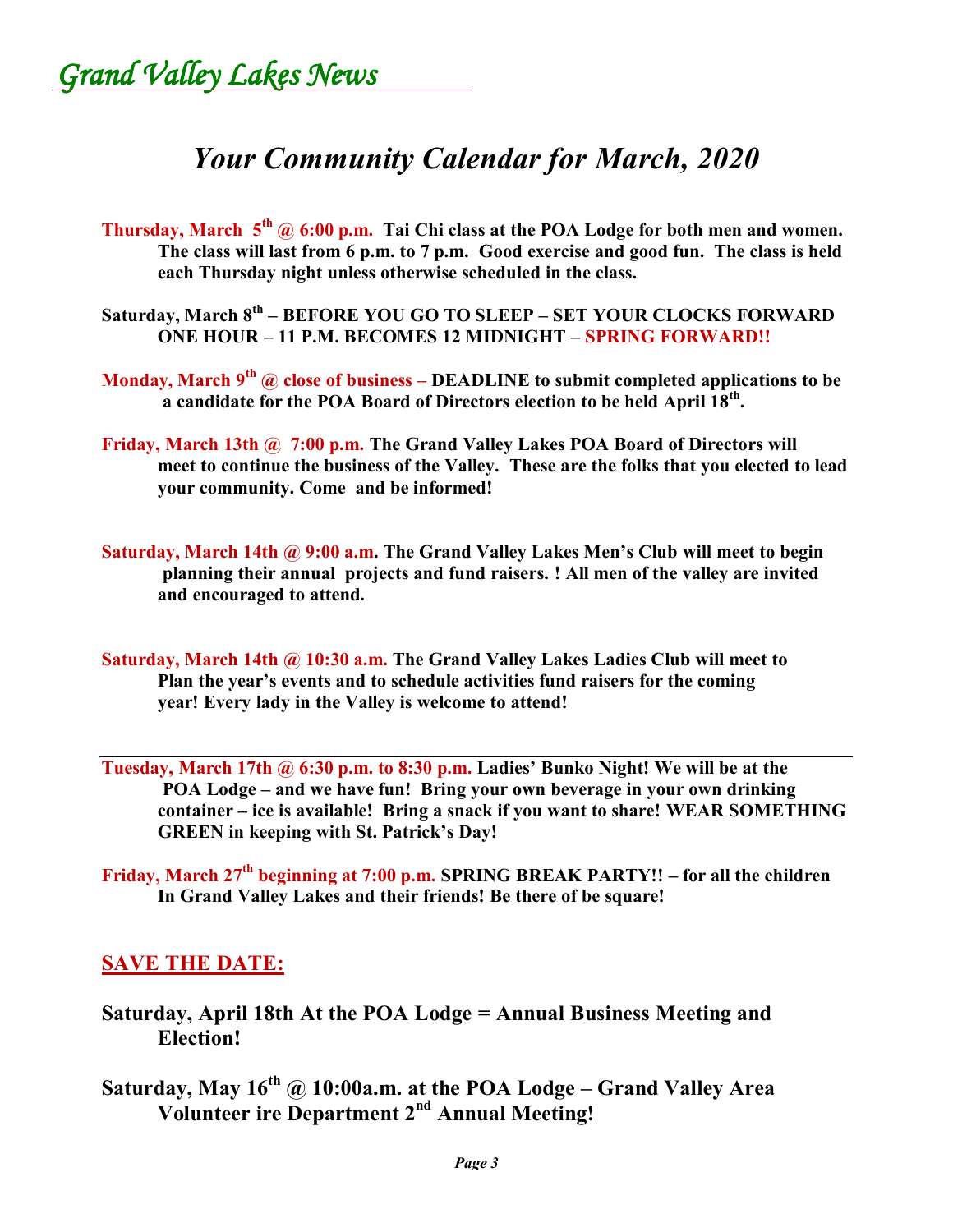### **Your Grand Valley Area Volunteer Fire Department News!**

Thanks to Ann Castleman and Johnny and Tiffany Rustin for fundraising activities. Ann raised \$185 and the Rustins raised \$61. It is much appreciated!

The Ladies Club will be including us in some future events. **Be sure to support them during lunch sales at the Grand Valley POA Annual Meeting in April.** Ann and others will be baking items to sell, also.

We have 7 Firefighters now. All have training except 1 and his training will be completed within the one year timeframe the State allows. Tom Wein and Keith Clanton work tirelessly to make sure we are equipped properly and that our Fire Department resources function correctly. I am constantly amazed at how much they do. Please make sure they know how much you appreciate all the time and effort they put in for us. They are currently preparing for a review from the ISO folks. We can use this information to make sure we are providing the services our Members require.

Teena Oake visits the Fire Station once a month to make sure the Kitchen/Office/Bathroom areas are clean. A much needed service that we greatly appreciate.

Jean Noe will be our Reporter. When we have something to get to all of our Members, Jean will use all available sources to get them that info. She'll be of great help when we start to notify folks of our Annual Meeting on May 19th.

The 'old' organization has been dissolved. Approval was given by the TN Secretary of State and, after several months of paperwork, was also given by the State Attorney General.

Donna McClarin will be filing our 2019 Federal Income Tax before the May 15th deadline. She is also working on Financial Statements that will be used by Keith in applying for Grants. Her expertise in helping us in these areas is much needed and appreciated.

Most Members do not pay dues, so work is still needed in identifying all that we serve and notifying them that their support is needed. We'll be asking for help with that in the near future. There are 422 addresses on our Members List. 139 of them have paid dues. There are more addresses that should be on the list and need to be identified.

#### On The Square Gallery and Gifts Our Annual Meeting is set for Saturday, May 16th at 10:00 am in the Grand Valley Lodge. Hope to see

you there !

109 North Main Bolivar, TN 38008 Phone: 731-403-0002

Owner: Deborah Turner Brasfield

Showcasing Local Art, Handcrafted Gifts, New & Vintage Gift Items, Decorative Items for Your Home

*(a Grand Valley Lakes resident run business)*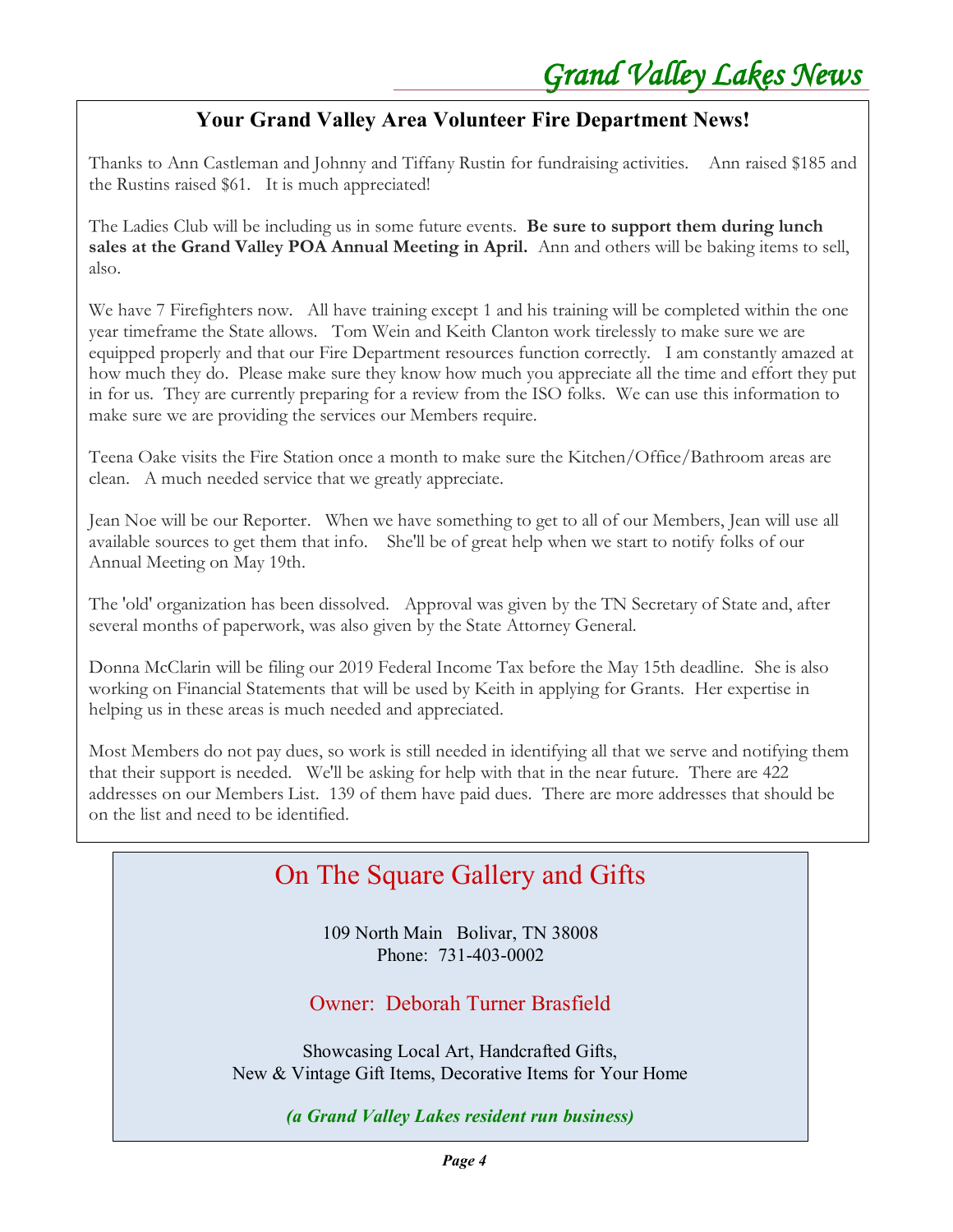Grand Valley Lakes News

#### **Grand Valley Lakes Geese Anti-Feeding Ordinance**

GVL has been working with the US Fish and Wildlife Service to find ways to decrease the number of geese in our community safely. Fecal waste deposited by geese can become a health hazard decreasing the safety for swimming and also the enjoyment of beaches. This anti-feeding ordinance is to raise awareness and stop casual feeding of the geese. To those who feed the geese, the following citations will be given.

#### **Consider this policy a WARNING**.

**1st offense - \$100 fine**

**2nd offense - \$200 fine**

**3rd offense ± the cut-off of residents water**

**This policy goes into effect immediately.**

#### **Thank you for your cooperation.**

Over the past several years, Grand Valley Lakes has seen a rapid increase in the number of geese in the community. After researching this issue, it has been noted this has been a problem in other similar communities. For example, at Runyan Lake in Michigan, the number of geese counted each spring increased from around 9,000 in 1970 to over 300,000 today. Grand Valley wants to prevent this problem from occurring in our community.

If geese numbers persist in shallow water areas, they may elevate bacteria levels through fecal coliform. An adult goose can eat up to 4 pounds of grass daily, resulting in 2 pounds of fecal matter deposited daily. Goose feces usually contains parasites cryptosporidium, coliform, giardia, and campylobacter. This poses serious health hazards such as cryptosporidiosis. The CDC has linked goose fecal matter to the spread of diseases and bacterial infections. Increasing numbers of geese may therefore decrease safety for swimming and some communities have been forced to temporarily close beaches due to these health hazards.



#### **This issue of the Grand Valley News is sponsored in part by**  This issue of the Grand Vaney News is sponsored in part

The Men's Club is a hardworking, fun-loving bunch of men who meet every second Saturday of each month at 9:00 a.m. at the POA Lodge. These members have quickly become a creative force and a work force within our community.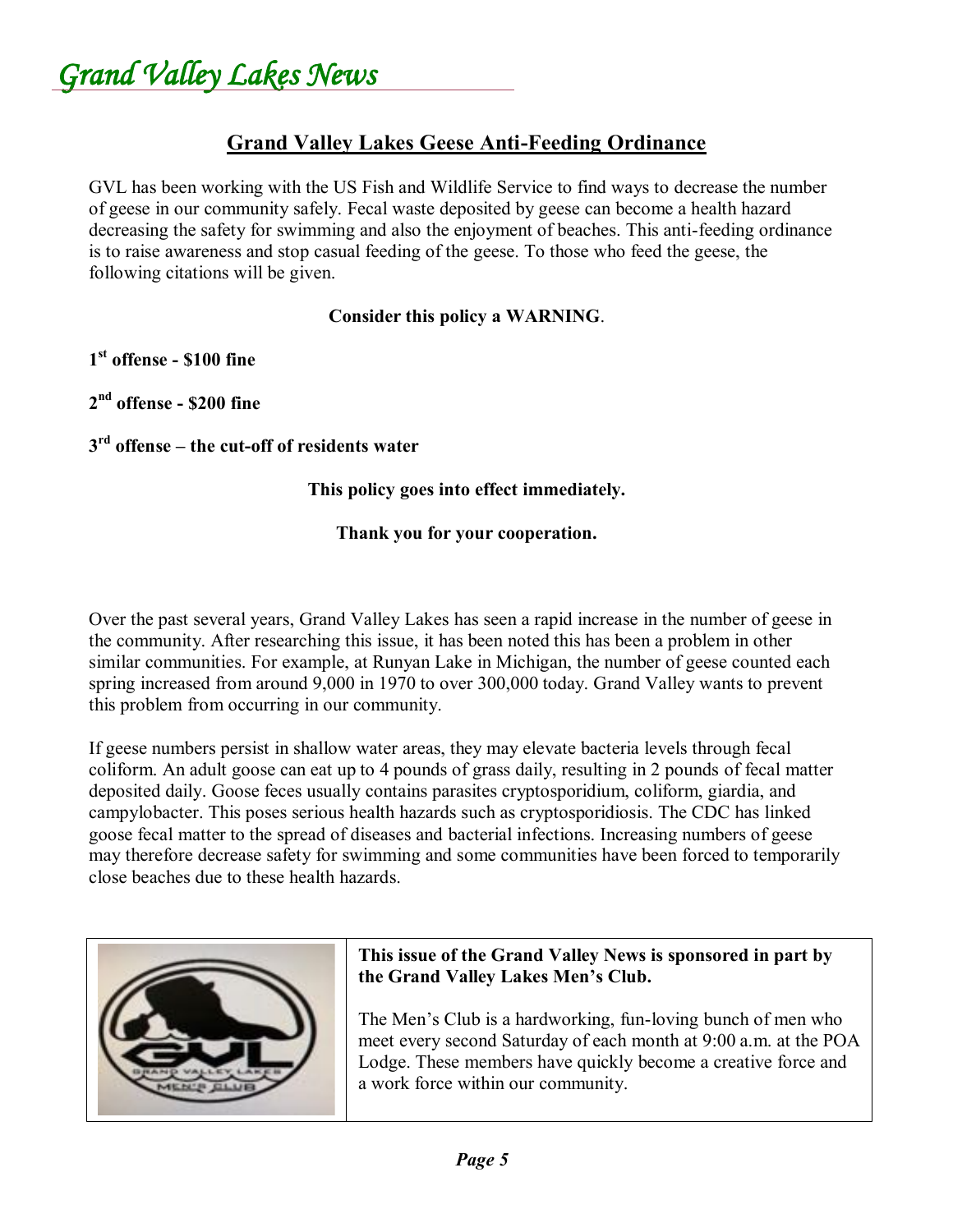#### **Board prepares for Annual Membership Meeting...**

President Ron Scott missed the meeting in favor of a heart cath. Vice President Stan Doyle presided. He reminded those present there were three spots on the board to be filled at the annual meeting on April 18<sup>th</sup>. Applications to run for one of these vacancies are available now in the POA office. These apps must be filled out and returned by March  $9<sup>th</sup>$ .

Resident Bill Anderson is an avid "jug" fisherman. He's tenacious too! For many months he has pushed for jug fishing rules that actually made sense for lakeside property owners and fishermen. He wrote the rules and, with board approval, tested them. He amended them and again, with board approval, retested. The final edition was accepted and approved by the board at this meeting! A copy of these rules are printed elsewhere in this edition of the Newsletter. Thank you, Bill, for your interest and involvement in community affairs! He's already begun his next project: "three wheeler safety".

Jim Gehringer is working toward erecting signs showing directions to the helipad. The air lift companies and EMT's have been escorted to its location and all have been provided GPS information. The pad has already been used several times. It took a while to complete but what a blessing to GVL!!

Treasurer Donna McClarin presented the 2020-2021 budget which was approved by the board. A CPA by profession, Donna spent many hours changing the format of the new budget. She added and sorted expenditures so tracking expenses has been simplified and is readily understandable.

For several months Stan Doyle has been working with the TWRA seeking ways to eliminate our geese problem. Not only do these birds create a mess in resident yards and on the beach but more importantly they are a serious health threat to the community. The best way to eliminate these pests is stop feeding them. In spite of publicizing requests to stop this practice, some residents have continued to do so. The board has now passed an ordinance instituting fines for feeding them. This ordinance is printed elsewhere in this edition of the Newsletter.

Our phone bill is \$900 per month. Nancy Burke has been investigating alternative plans from changing phone companies, to changing service plans, or even dispensing with land lines and using cell phones instead. She will continue her quest until we are convinced we have or have found, the best and most economical plan for Grand Valley Lakes.

Earl Butler and Stan Doyle are assembling information needed for the board to adopt a schedule of paving this year. Yes, there is money budgeted for this but we want to get the most mileage we can out of that budgeted amount.

Johnny and Tiffany Rustin asked the board for permission to host a spring break party for resident children. The board approved their request. Further information is available elsewhere in this edition of the Newsletter. They need some help so let's, as you always do, step up to the old plate!

By the way, thankfully, Ron Scott's heart cath showed no problems and he's completely recovered at this time.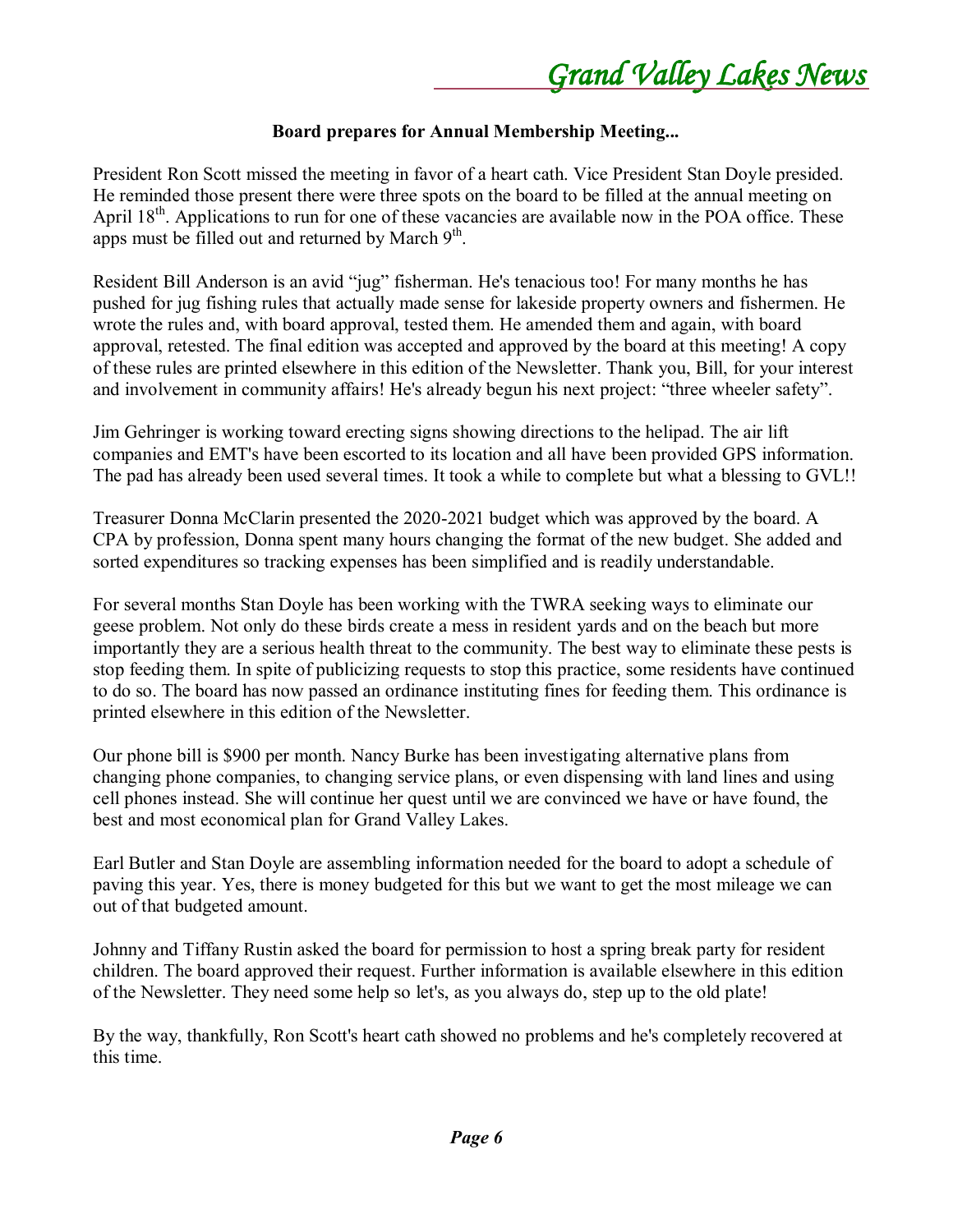### **Jug Fishing in "no wake zone":**

The following rules were approved by the Board of Directors in their February meeting:

- 1. Monday through Friday during daytime
- 2. No holiday fishing
- 3. Eight (8) jug limit
- 4. Two fishermen in same cove, only four (4) jugs each
- 5. No more than two (2) fishermen in same cove at same time
- 6. Identification MUST be on jugs
- 7. Owner MUST stay with jugs at all times. If owner leaves they MUST pull up all jugs
- 8. No jug fishing near property owner's docks



**Spring Break Celebration in the Valley!**

Hello friends and neighbors! Johnny and I will be hosting a "Spring Break Party" for our Grand Valley kids and their friends on **Friday night, March 27th**. There will be games to play and some dancing too! **The fun will begin at 7:00**.

We need volunteers to bring finger foods and snacks. Please let me know if you can help!

If you have any questions, please call me at 731-203-4828. Please help us make this a big night for our kids! Thanks from Tiffany Rustin.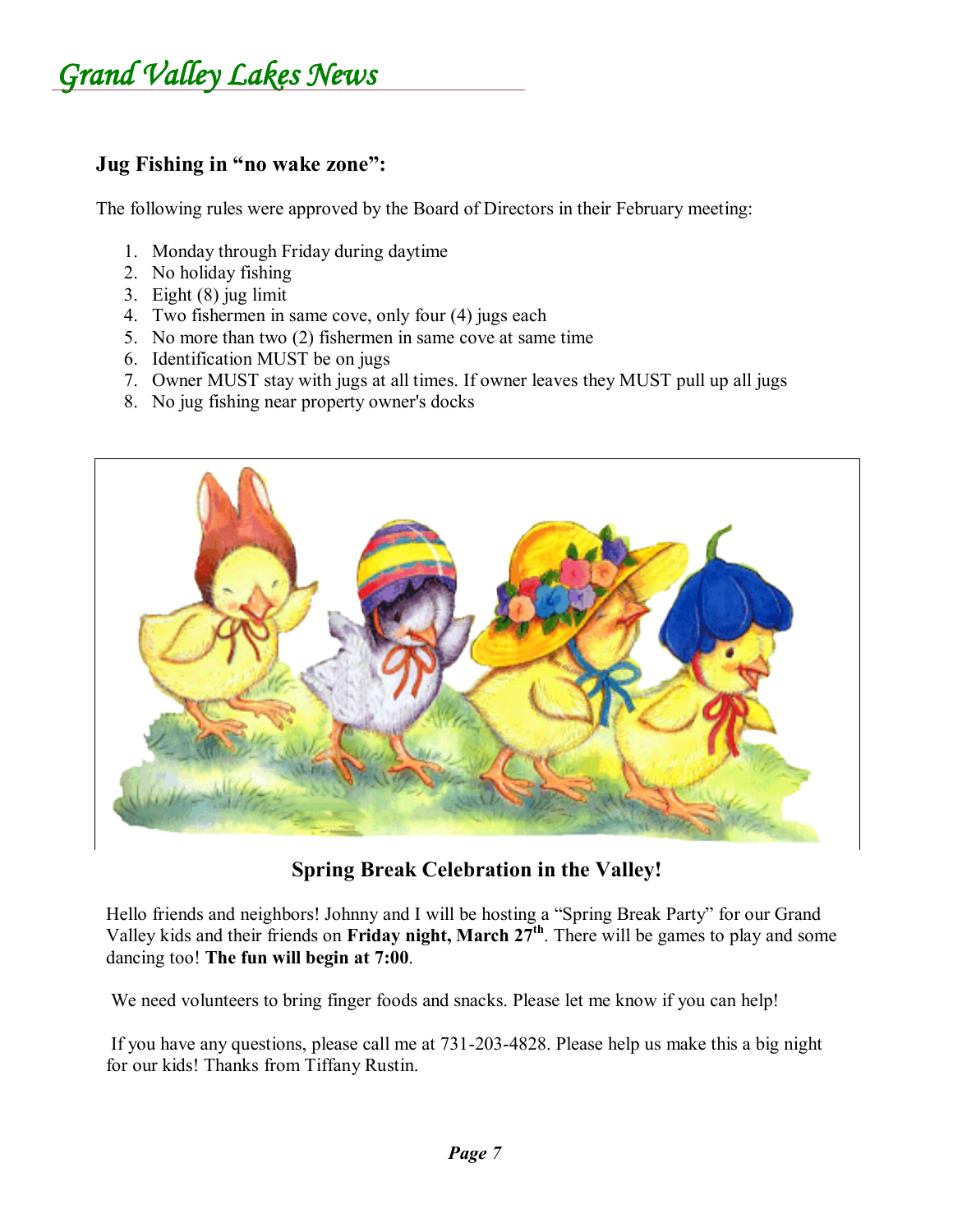

**The Grand Valley Happy Hatters (your Donas of the Sombrero Rojo) have been going and doing**  and having  $fun -in$  spite of the weather!

**On Tuesday, January 21st our group went to El Pueblo in Ripley, MS for our planning meeting. We had a huge meican food buffet as well as a menu we could order from and we took advantage of all of it! We planned the first 6 months of our group outings and had a lot of fun doing it. Attending were Ann Castleman, Ruby Deel, Diane Lanier, Helen Maloy and Louise Watkins.**

**While not a Red Hat function, our group was well represented at the Grand Valley Lakes Winter Dinner/Dance held on Saturday,**

**February1<sup>st</sup> in Grand Valley Lakes. We have fun wherever we go and whenever we see fellow red**  $\blacksquare$ **hat ladies! We were also well represented at the Mystery Dinner Theatre presented by the Hardeman County Arts Council on Saturday, February 15th! Some of our ladies even solved the who-done-it mystery and won a prize! We know how to have a good time! On Tuesday, February 18th we had lunch in Bolivar, TN at The Biscuitry and enjoyed visiting good food! Those who**  dined that day were Ann Castleman, Brenda Conry (Jimmy chickened out - thought it sounded too much like a hen party!) Ruby Deel, Dot East (our eldest "young" at age 94!), Diane Lanier, **Helen Nixon, and Louise Watkins. It was a busy February for sure.**

**Our March event will be dinner at J & J Fish House in Bolivar, TN and then on the the Arts Council theater to enjoy the 41<sup>st</sup> annual presentation of "Hee Haw" which includes so much local** talent I can't list it all here. We will be really decked out with our red hats and purple **tops/dresses ± J & J wants to take our picture for the record books. If previous years are any indication of our enjoyment – we will start laughing as soon as we see each other and won't stop until the show is over. This is one of the many times through out the year that we invite guests, family and spouses to join in our celebration of being alive!**

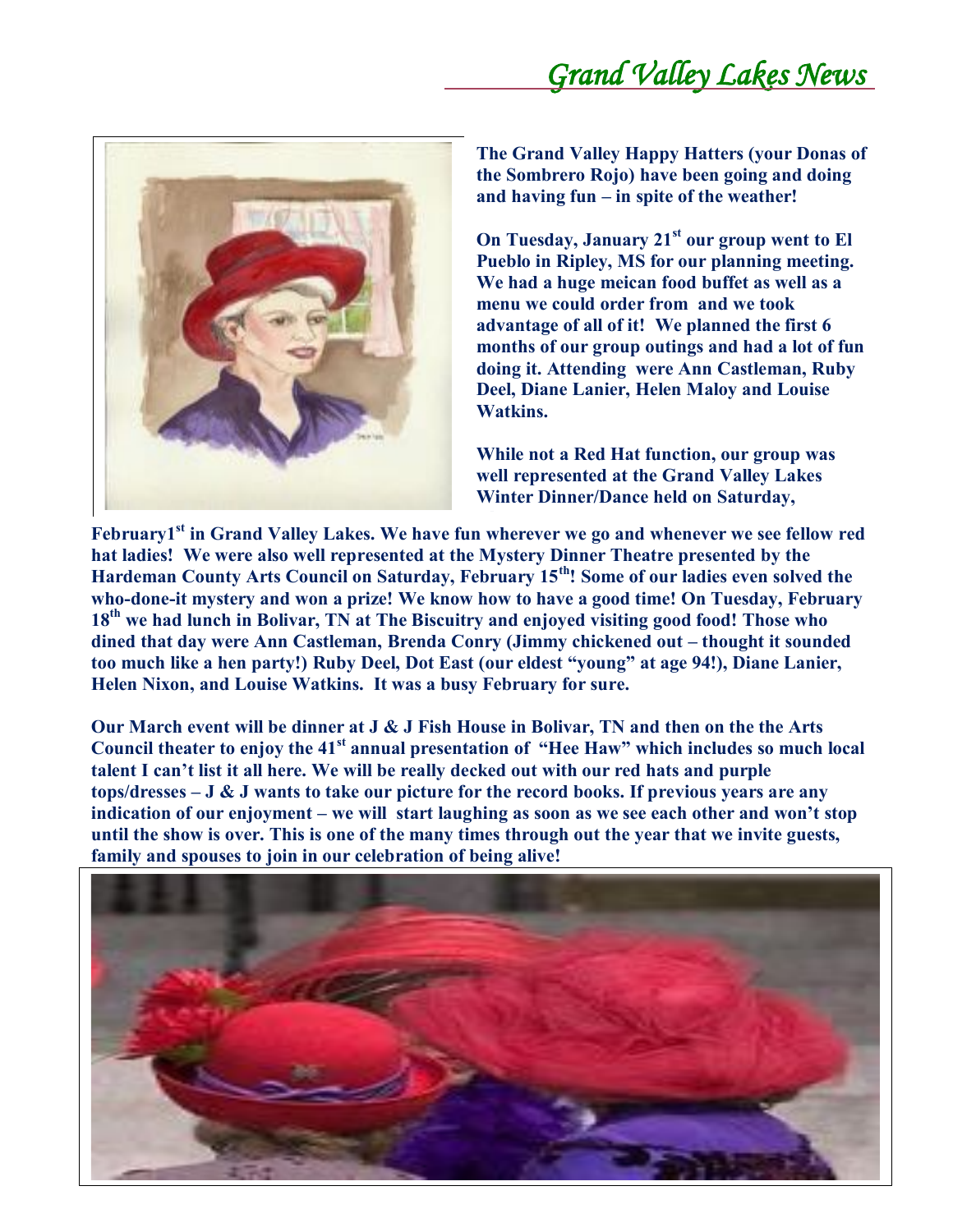Grand Valley Lakes News

#### **The Wearin' O' The Green**

Saint Patrick's Day of the Feast of Saint Patrick is a cultural and religious celebration held on March  $17<sup>th</sup>$ , the traditional death date of Saint Patrick (AD 385-461), the foremost patron saint of Ireland. The day commemorates Saint Patrick and the arrival of Christianity in Ireland, and celebrates the heritage and culture of the Irish in general. It was made an official Christian feast day in the early  $17<sup>th</sup>$  century. Celebrations generally involve public parades and festivals along with the wearing of green attire or shamrocks. Historically the Lenten restrictions on eating and drinking alcohol were lifted for the day, which has encouraged and propagated the holiday's tradition of alcohol consumption, particularly Irish whiskey, beer or cider. The St. Patrick's Day custom of "drowning the shamrock" or "wetting the shamrock" was historically popular, especially in Ireland. At the end of the celebrations, a shamrock is put into the bottom of a cup, which is then filled with drink. It is then drunk as a toast to St. Patrick, Ireland or those present. The shamrock would either be swallowed with the drink or taken from the bottom of the empty glass and tossed over the left shoulder for good luck.

On St. Patrick's Day, it is customary to wear shamrocks, green clothing or green accessories. St Patrick is said to have used the shamrock, a three-leaved plant, to explain the Holy Trinity to the pagan Irish. At this time in Ireland three was a significant number and the Irish (druids) had many triple deities, a fact that may have aided St. Patrick in hi evangelization efforts. Icons of St Patrick often depict the saint "with a cross in one hand a sprig of shamrocks in the other.

The color green was first associated with Ireland in the  $11<sup>th</sup>$  century in the pseudo-history. The Book of the Taking of Ireland which is part of the Irish mythology. The color green was further associated with Ireland from the 1640's when the green harp flag was used by the Irish Catholic Confederation. During the 1790's green would become associated with Irish nationalism, due to its use by the United Irishmen. This was republican organization- led mostly by Protestants but with many Catholic members  $-\omega$  who launched a rebellion in 1798 against British rul. The phrase "wearing of the green" comes from a song of the same name, which laments United Irish men supports being persecuted for wearing green.

O Paddy dear, and did ye hear the news that's goin' round? The shamrock is by law forbid to grow on Irish ground! No more Saint Patrick's Day we'll keep, his color can't be seen For there's a cruel law ag'in the Wearin' o' the Green."

I met with Napper Tandy, and he took me by the hand And he said, "How's poor old Ireland, and how does she stand?" "She's the most distressful country that ever yet was seen For they're hanging men and women there for the Wearin' o' the Green."

"So if the color we must wear be England's cruel red Let it remind us of the blood that Irishmen have shed And pull the shamrock from your hat, and throw it on the sod But never fear, 'twill take root there, though underfoot 'tis trod.

When laws can stop the blades of grass from growin' as they grow And when the leaves in summer-time their color dare not show Then I will change the color too I wear in my caubeen But till that day, please God, I'll stick to the Wearin' o' the Green.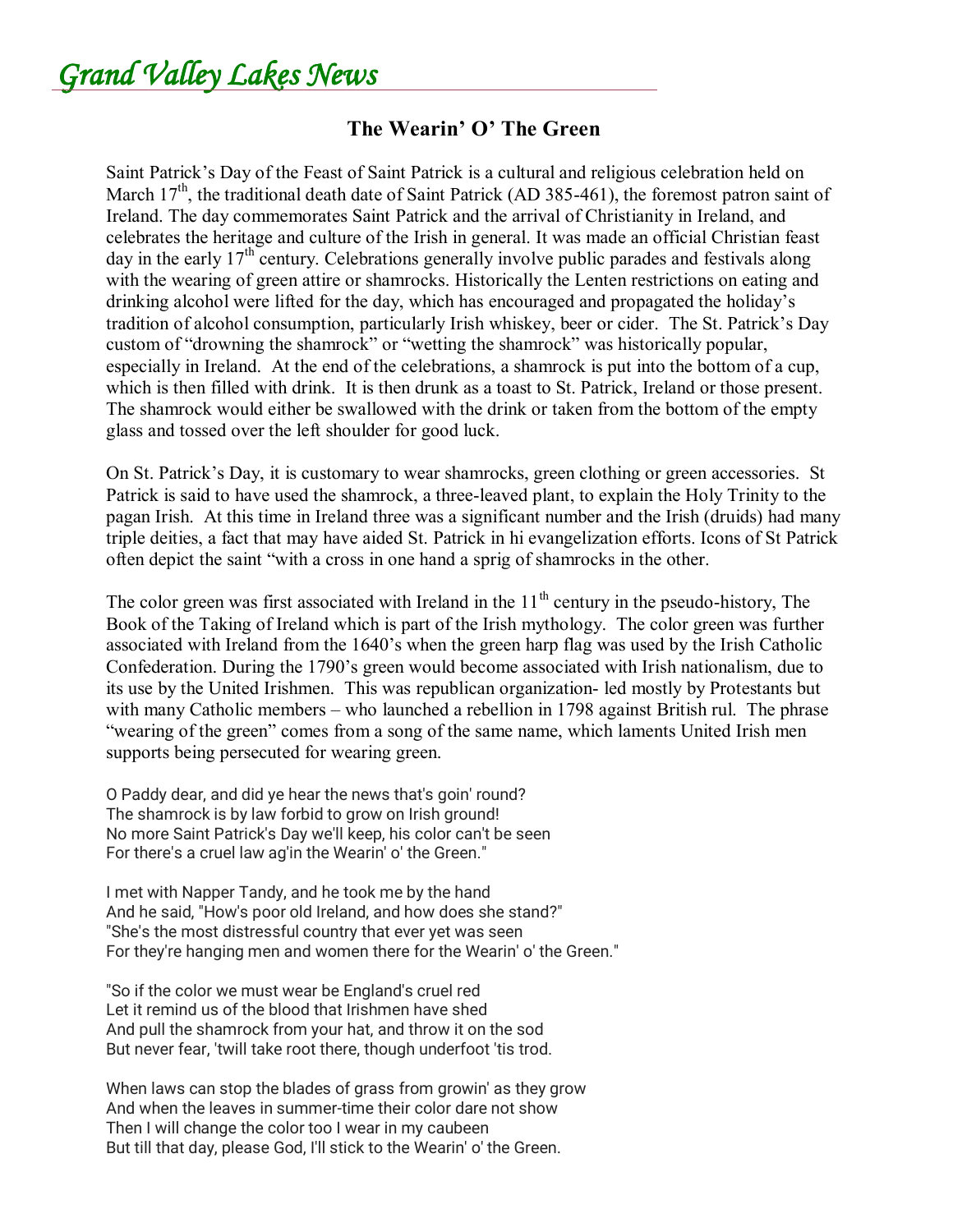

A shamrock is a young sprig, used as a symbol of Ireland. The name shamrock comes from the Irish which simply means "young clover".

*Remember the humble tea kettle, It is always up to its neck in hot water yet it still sings!*

*Have a good day!*





Go west on Lake Hardemon, left on Callahan Rd. And right on Soulsbury Rd.

If you have some special events or services at your church that you would like for us to publish in the newsletter, just send the info to Bill Stone @ [billstone36gvl@aol.com.](mailto:billstone36gvl@aol.com)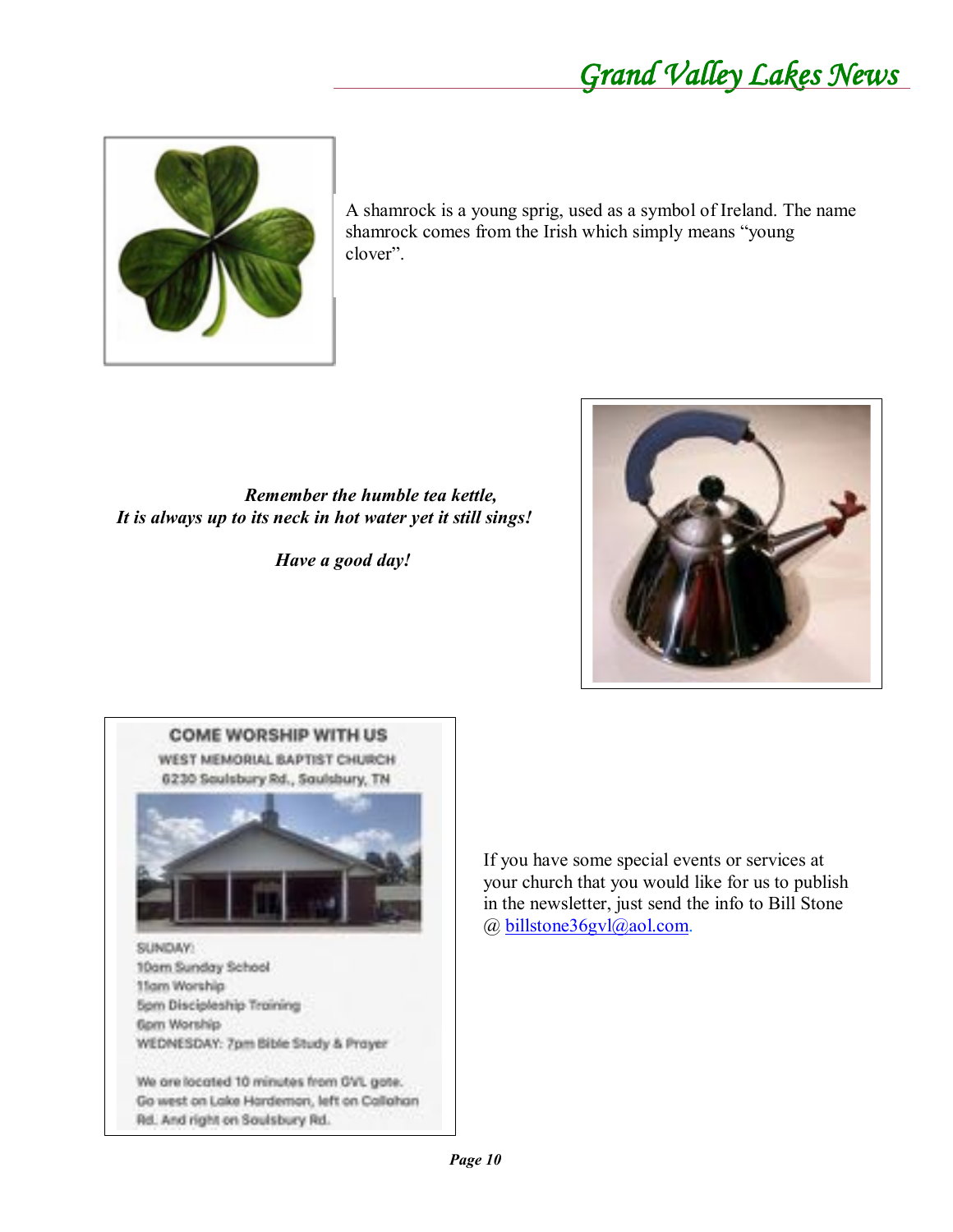Grand Valley Lakes News

#### **About Tai Chi«**

Tai chi (taiji, short for taiji- quan) is an internal Chinese martial art practiced or both its defense training, its health benefits and meditation. The term taiji is a Chinese cosmological concept or the flux of yin and yang(the source or beginning) and 'quan' means fist. So, etymologically, Taijiquan is a fist system based on the dynamic relationship between opposing forces. Though originally conceived as a martial art, it is also typically practiced for a variety of other personal reasons including demonstration competitions, overall health and longevity.

Tai chi training involves five elements, solo hand and weapon routine; breathing, movement and awareness exercises along with meditation; response drills and self-defense. Tai chi is typified by its slow movements.

In China tai chi is categorized as a martial art that is applied with internal power (the proper response to outside sources) versus the hard or external styles of self- defense (meeting an opposing force with force).

Tai Chi has developed a worldwide following of people, often with little or no interest in martial training, for its benefit to personal health. It is purported that focusing the mind solely on the movements of the form helps to bring about a state of mental calm and clarity.

The study of tai chi primarily involves three aspects

**Health**: An unhealthy or otherwise uncomfortable person may find it difficult to meditate to a state of calmness or to use tai chi as a martial art. Tai chi's health training concentrates on relieving the physical effects of stress on the body and mind. For those focused on tai chi's martial application, good physical fitness is an important step towards effective self-defense.

**Meditation**: The focus and calmness cultivated by the meditative aspect of tai chi is seen as necessary in maintaining optimum health (in the sense of relieving stress and maintaining homeostasis [systems in balance  $-$  the lymphatic system, circulatory system, i.e. all the human internal systems]) .

**Martial Art**: Tai chi is the study of appropriate change in response to outside forces, the study of yielding and sticking to an incoming attack rather than attempting to meet it with opposing force. The use o such as a martial art is quite challenging and requires a great deal of training.

Tai Chi (tie-chee) is done in slow, continuous motion. Those who practice Tai Chi on a regular basis have these side effects to look forward to:

Improved balance control, flexibility and agility Lessening of chronic pain with conditions like osteoporosis and fibromyalgia Increase in both upper and lower body strength along with muscle definition Decrease in stress, anxiety and depression Increase in energy and stamina Better, more restful sleep